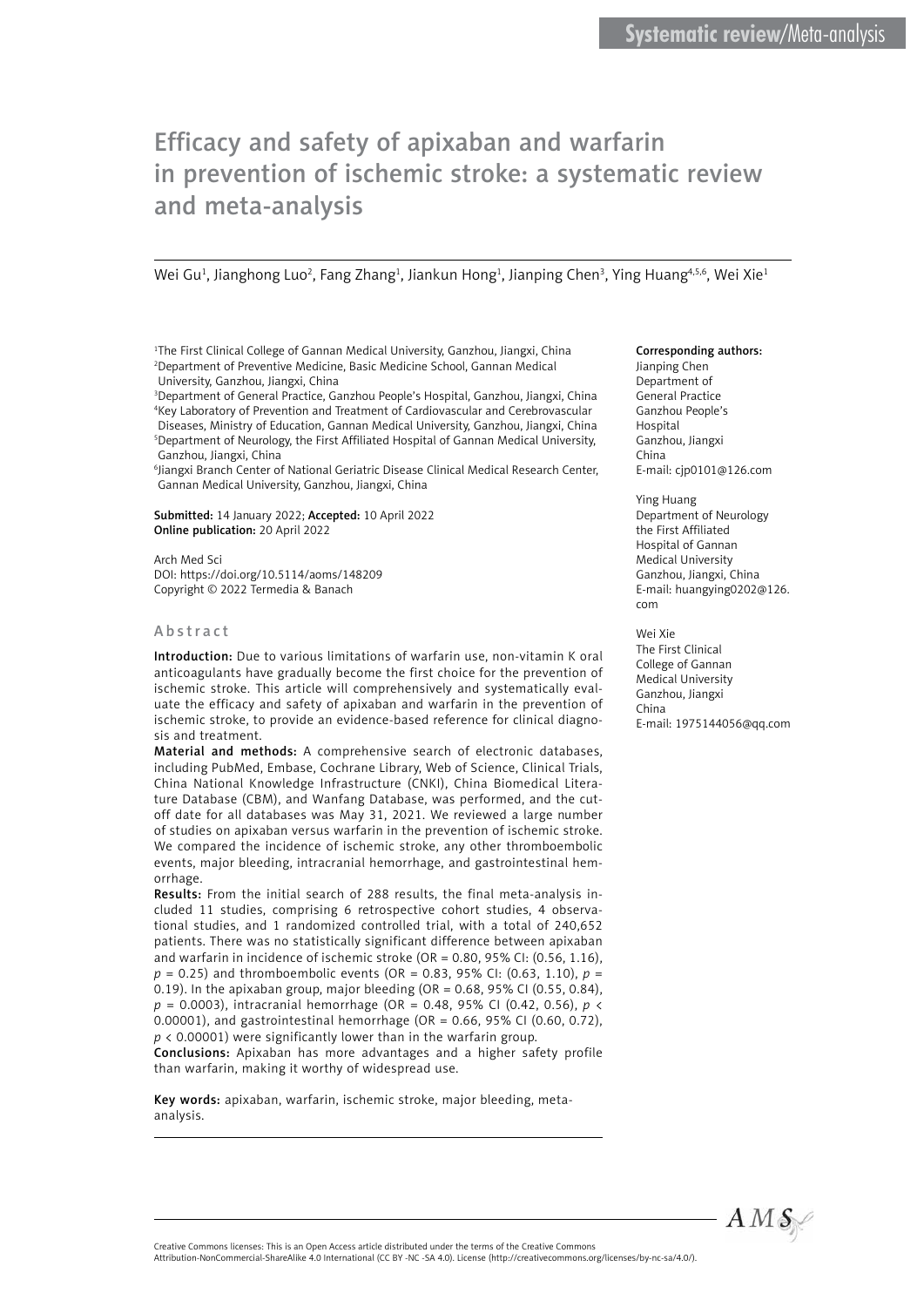Wei Gu, Jianghong Luo, Fang Zhang, Jiankun Hong, Jianping Chen, Ying Huang, Wei Xie

# Introduction

Acute ischemic stroke is the most common type of stroke, accounting for 80% of all strokes [1], with high rates of disability, mortality and recurrence [2]. Non-valvular atrial fibrillation, a serious risk to human health, increases the risk of stroke by 5 times [3]. Vitamin K antagonist (warfarin), the mainstay of anticoagulant therapy in patients with atrial fibrillation, has been shown to reduce the risk of stroke by 65% [4]. However, warfarin is not convenient for use in clinical practice due to a series of defects such as a narrow therapeutic window, large individual differentiation, frequent monitoring, and the influence of diet [5]. With the emergence of non-vitamin K oral anticoagulants that avoid many shortcomings of vitamin K antagonists, prevention of ischemic stroke has entered an exciting era. Apixaban, a novel anticoagulant known as a factor Xa inhibitor, has been shown in many studies to be more effective than warfarin in preventing stroke and reducing the risk of bleeding [6]. However, a 2014 meta-analysis [7] by Ruff *et al.* showed that the non-vitamin K oral anticoagulants increased gastrointestinal bleeding by 25% compared to warfarin. This result may be due to high heterogeneity of the included studies, which were caused by unclear dosage, medication methods and follow-up time. In the 2017 network meta-analysis [8] of López-López *et al.*, compared to warfarin and other non-vitamin anticoagulants (such as dabigatran, edoxaban, and rivaroxaban), apixaban was ranked not only as the most effective intervention among the evaluation results, but also as the safest. Therefore, the purpose of this meta-analysis is to further confirm the efficacy and safety of apixaban, to provide an evidence-based reference for clinical diagnosis and treatment.

# Material and methods

# Search strategy

PubMed, Embase, Cochrane Library, Web of Science, Clinical Trials, CNKI, CBM, and Wanfang databases were searched by computer, and the retrieval time was from establishment to May 31 2021. The following search terms were used: (apixaban OR Eliquis OR BMS 562247 OR BMS562247 OR BMS-562247) AND (Warfarin OR 4-Hydroxy-3-(3-oxo-1-phenylbutyl)-2H-1-benzopyran-2-one OR Apo-Warfarin OR Aldocumar OR Gen-Warfarin OR Warfant) AND (Ischemic Stroke OR Ischemic Strokes OR Stroke, Ischemic OR Ischaemic Stroke OR Ischaemic Stroke). At the same time, we reviewed the references in the articles we retrieved for more reports to avoid missing them in the search [9–12].

## Inclusion criteria

(1) Populations: all patients with non-valve atrial fibrillation; (2) Interventions: the use of apixaban in the trial group; (3) Control: the use of warfarin in the control group; (4) Outcome indicators: effectiveness indicators including the incidence of ischemic stroke, any thrombosis events, and safety indicators including major bleeding, cerebral hemorrhage, and gastrointestinal bleeding; (5) Study designs: randomized controlled trial or well-designed cohort; (6) Follow-up for at least 3 months interviews.

## Exclusion criteria

(1) Summaries, letters, comments, case reports and editorials of meetings, (2) studies with incomplete data and inaccessible data, (3) studies published repeatedly, (4) animal studies.

# Data extraction

Two reviewers independently screened the literature according to the inclusion and exclusion criteria, downloaded the full text of literature that met the criteria and read them carefully, screened them again and cross-checked them. In case of disagreement, the literature was resolved through discussion or adjudicated with the assistance of a third party. After that, data were extracted independently according to the predesigned data extraction table (Table I). The extracted information was as follows: first author, publication year, data source country, sample size, patients' baseline, specific interventions, HAS-BLED score, CHADS2 score, CHADS2-VASc score, follow-up time, outcome indicators, and dose.

# Quality assessment

The risk of bias in randomized controlled trials was assessed using the modified Jadad scale [13], which includes a total score of 7 points, with 1-3 being low quality and 4-7 being high quality. The Newcastle-Ottawa Scale [14] (NOS) was used to assess the risk of bias in the included cohort studies [9–12, 15–21], as detailed in Table II. A score of 7–9 points represents high quality and a lower score represents low quality research. Thus, of the 10 cohort studies, 7 were considered to be of high methodological quality (low risk of bias), while the other 3 were considered to be of low methodological quality (high risk of bias), with scores below 7.

# Statistical analysis

The RevMan 5.3 statistical software provided by the Cochrane Collaboration was used for statistical analysis. Mean difference (MD) was used as the statistic of effect analysis. Odds ratio (OR)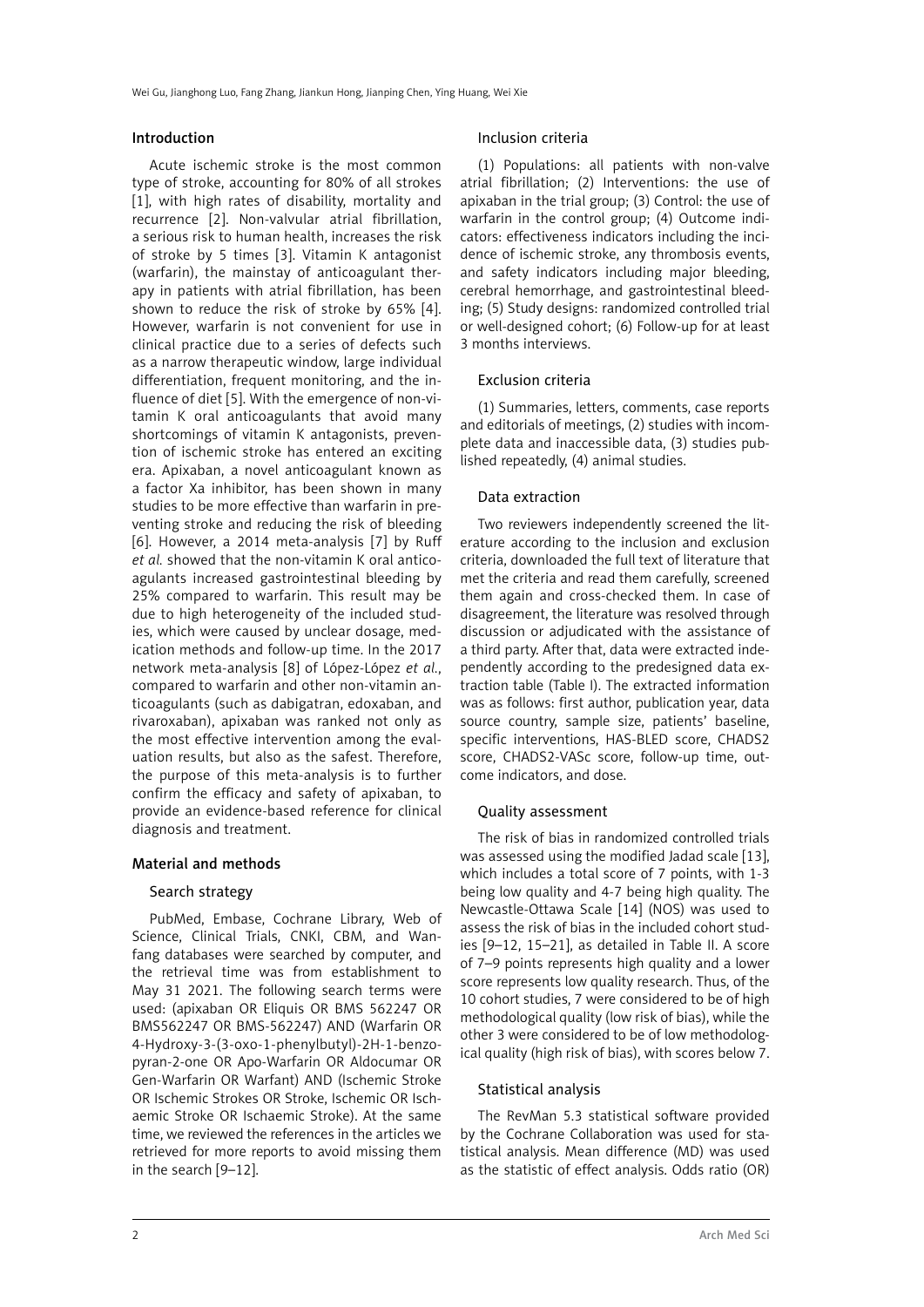| First author/<br>year | Study design                       | Country        | Cases (apixaban/<br>warfarin) | (mean)<br>Age   | Male<br>$\mathcal{S}$ | HAS-BLED<br>(mean)       | score (mean)<br>CHADS2 | VASc (mean)<br>CHADS2- | Follow-up<br>(mean)     | outcomes<br>Mains | Reduced<br>dose (%) |
|-----------------------|------------------------------------|----------------|-------------------------------|-----------------|-----------------------|--------------------------|------------------------|------------------------|-------------------------|-------------------|---------------------|
| Gupta/2019            | Retrospective<br>cohort study      | America        | 7607/7607                     | 76.5            | 58.2                  | 3                        | 2.6                    | 4                      | $0.42 - 0.44$           | 00000             | $\tilde{\Xi}$       |
| Martinez/2018         | Retrospective<br>cohort study      | America        | 1392/1392                     | 86              | 98.4                  | $\sim$                   | $\vec{z}$              | 4                      | 2 y                     | 00000             | 56,1                |
| Nielsen/2017          | Retrospective<br>cohort study      | Denmark        | 4400/38893                    | 83.9            | 39.4                  | 2.8                      | $\tilde{z}$            | 4                      | 2.5y                    | $\circledcirc$    | 100%                |
| Li/2017               | Retrospective<br>cohort study      | America        | 38470/38470                   | 70.9            | 59.8                  | 2.6                      | 2.1                    | $\sim$                 | 0.55y                   | 00000             | $17,1$              |
| Lamberts/2017         | Retrospective<br>cohort study      | Denmark        | 7963/24230                    | 75.4            | 50.8                  | 2.3                      | $\tilde{z}$            | 3                      | $0.73 - 1.4$            | $\circledcirc$    | 37,8                |
| Halvorsen/2017        | cohort study<br>Prospective        | Norway         | 6506/11427                    | 74.5            | 55                    | $\tilde{z}$              | $\tilde{z}$            | $\sim$                 | $0.39 - 0.58$           | $\circledcirc$    | 29,2                |
| Staerk/2016           | Retrospective<br>cohort study      | Denmark        | 6899/18094                    | 76              | 49.8                  | 2.2                      | 1.7                    | $\sim$                 | $\rightarrow$<br>$\sim$ | $\circledcirc$    | 36,9                |
| Coleman/2016          | Retrospective<br>cohort study      | America        | 4083/4083                     | $\overline{71}$ | 53.2                  | 1.7                      | 1.9                    | $\sim$                 | $0.48 - 0.53$           | $\bigoplus$       | 15,5                |
| Lee/2015              | Retrospective<br>cohort study      | <b>Britain</b> | 53/580                        | $\overline{7}$  | 54.9                  | $\overline{\phantom{0}}$ | $\tilde{z}$            | $\sim$                 | 0.92y                   | $\ominus$         | $\tilde{z}$         |
| Shiga/2015            | Retrospective<br>cohort study      | japan          | 102/200                       | $\overline{C}$  | 58                    | $\tilde{z}$              | $\tilde{z}$            | $\tilde{z}$            | $1.83 - 2$              | $\circledcirc$    | 35,3                |
| Granger/2011          | Randomized<br>controlled<br>trials | America        | 9120/9081                     | $\overline{C}$  | 74.5                  | $\frac{4}{2}$            | 2.7                    | $\leq$                 | 1.8y                    | $\circledcirc$    | $\leq$              |

٦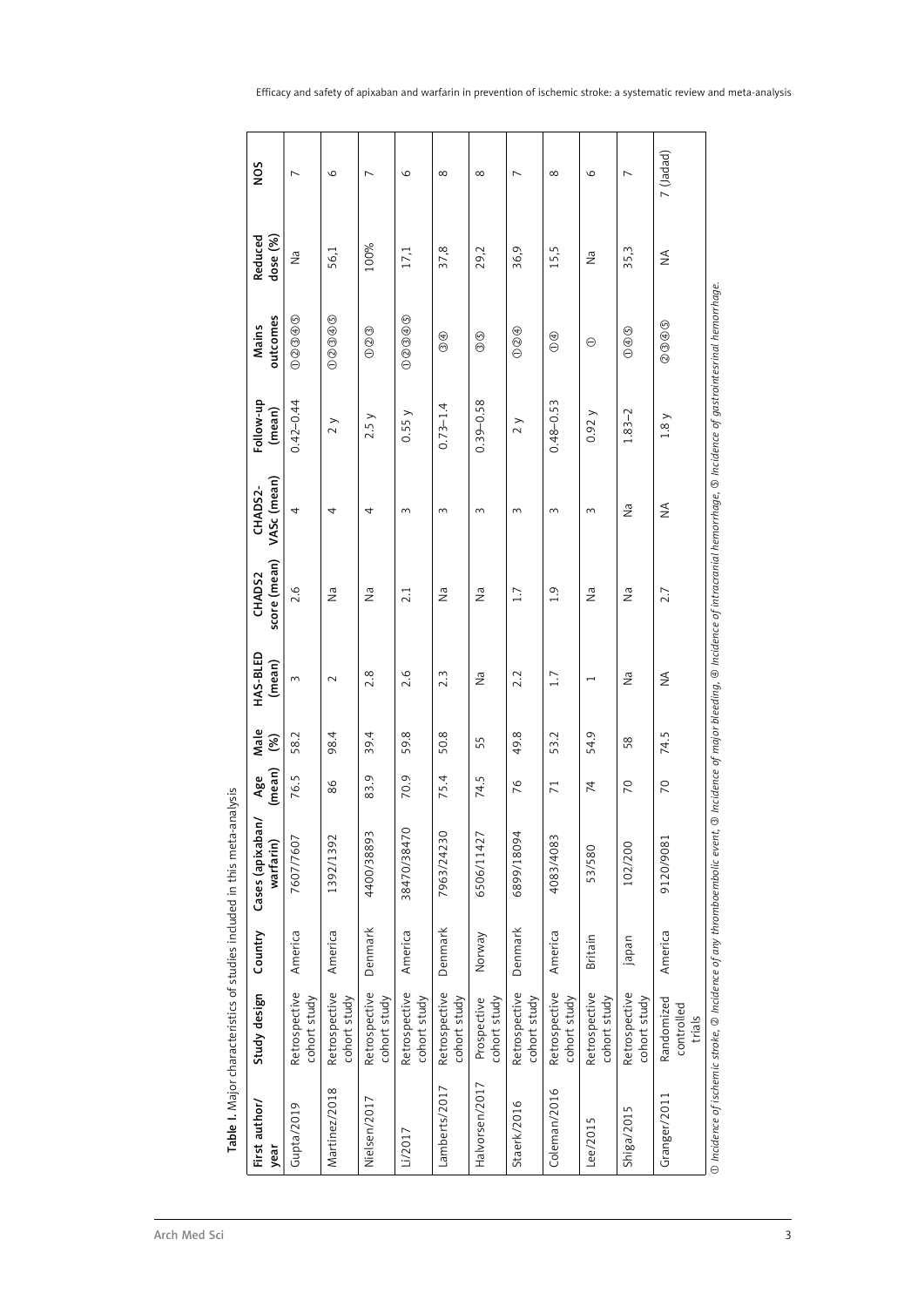|  |  | Wei Gu, Jianghong Luo, Fang Zhang, Jiankun Hong, Jianping Chen, Ying Huang, Wei Xie |  |  |  |  |
|--|--|-------------------------------------------------------------------------------------|--|--|--|--|
|  |  |                                                                                     |  |  |  |  |

| NOS items/Study ID                                                        | Gupta/<br>2019 | Martinez/<br>2018 | Nielsen/<br>2017 | $\frac{11}{2017}$ | Lamberts/<br>2017 | Halvorsen/<br>2017 | Staerk/<br>2016 | Coleman/<br>2016 | 2015<br>Lee/ | Shiga/<br>2015 |
|---------------------------------------------------------------------------|----------------|-------------------|------------------|-------------------|-------------------|--------------------|-----------------|------------------|--------------|----------------|
| Is the case definition<br>adequate?                                       | ∗              | $\star$           | $\star$          | $\star$           | ∗                 | $\star$            | $\star$         | $\star$          | ∗            |                |
| Representativeness of<br>the cases                                        | ∗              | $\circ$           | $\circ$          | $\circ$           | ∗                 | ∗                  | $\circ$         | ∗                | $\circ$      |                |
| Selection of controls                                                     | ∗              | ★                 | $\star$          | $\star$           | $\star$           | $\bigstar$         | $\star$         | $\star$          | $\star$      |                |
| Definition of controls                                                    | ∗              | ∗                 | ∗                | $\star$           | ∗                 | $\bigstar$         | ∗               | ∗                | ∗            |                |
| most important factor<br>Study controls for the<br>(i.e., age)            | $\circ$        | $\circ$           | ∗                | $\circ$           | ∗                 | $\circ$            | $\circ$         | $\circ$          | $\circ$      |                |
| Study controls for<br>the second most<br>important factor<br>(i.e., age)  | ∗              | ∗                 | $\circ$          | $\circ$           | ∗                 | ∗                  | $\star$         | ∗                | ∗            |                |
| measurement method<br>described?<br>Was the                               | ∗              | ∗                 | $\circ$          | $\circ$           | ∗                 | ∗                  | $\star$         | $\star$          | ∗            |                |
| similar for cases and<br>Were the methods<br>of measurements<br>controls? | ∗              | $\bigcirc$        | ∗                | ∗                 | ∗                 | ∗                  | ∗               | ∗                | ∗            |                |
| Non-response rate                                                         | ∗              | ∗                 | ★                | ∗                 | ∗                 | ∗                  | ∗               | ∗                | ∗            |                |
| <b>Total Score</b>                                                        | $\overline{ }$ | $\circ$           | $\overline{ }$   | $\circ$           | $\infty$          | ${}^{\infty}$      | $\overline{ }$  | ${}^{\infty}$    | $\circ$      |                |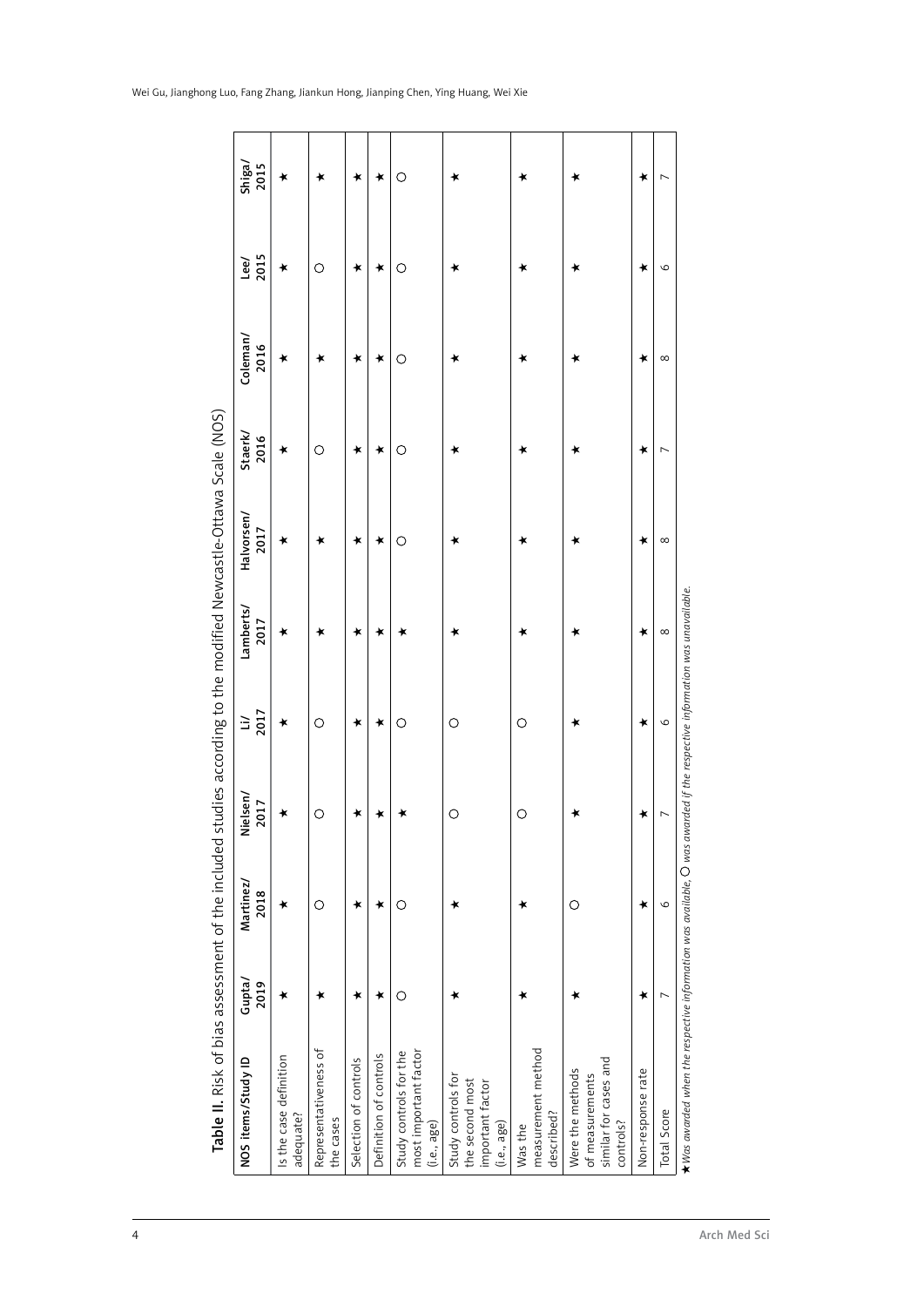was used as the statistic of effect analysis for categorical variables, and 95% confidence intervals (CI) was used for interval estimation. If there was no statistical heterogeneity among results (*p* > 0.10,  $I^2 \leq 50\%$ ), a fixed effects model was used for meta-analysis. If not, a random effects model was used for meta-analysis. If the heterogeneity of the analysis results remained high or the sources of heterogeneity could not be identified, a descriptive sensitivity analysis was conducted to identify the source of heterogeneity by removing individual studies one by one. Forest plots were used to determine whether the difference between apixaban and warfarin in the treatment of ischemic stroke was statistically significant. Funnel plots were used to assess publication bias of included studies [9–12, 15–21].

# Results

## Included literature

After an initial review, 300 publications were obtained, and 32 publications remained after excluding duplicates and irrelevant literature. After exclusion of non-conforming literature, 11 studies were retained, including 6 retrospective cohort studies, 4 observational studies, and 1 randomized controlled trial. In total the literature concerned 240,652 patients, including 86,595 in the apixaban group and 154,057 in the warfarin group. The literature screening process and results are shown in Figure 1. The basic characteristics of the included literature are shown in Table I.

### Incidence of ischemic stroke

A total of 8 studies documented ischemic stroke [9–12, 16, 17, 20, 21] with statistical heterogeneity among the studies ( $p < 0.00001$ ,  $l^2 =$ 90%). A random effects model was used for the meta-analysis, as shown in Figure 2. The results of the meta-analysis showed that the incidence of ischemic stroke was not statistically significantly different between the two groups (OR =  $0.80$ , 95%CI (0.56, 1.16), *p* = 0.25).



Figure 1. Flowchart diagram of the study selection

#### Incidence of any thromboembolic event

A total of 6 studies documented thromboembolic events [10–12, 15, 17, 21] with statistical heterogeneity among studies ( $p < 0.00001$ ,  $l^2 =$ 92%). A random effects model was used for the meta-analysis, as shown in Figure 3. The results of the meta-analysis showed no statistically significant differences between the apixaban and warfarin groups (OR = 0.83, 95% CI (0.63, 1.10),  $p = 0.19$ .

## Incidence of major bleeding

A total of 7 studies documented major bleeding [10–12, 15, 17–19], with statistical heterogeneity among studies (*p* < 0.00001, *I* 2 = 91%). A random effects model was used for the meta-analysis, as shown in Figure 4. The results of the meta-analysis showed that apixaban significantly reduced



Figure 2. Incidence of ischemic stroke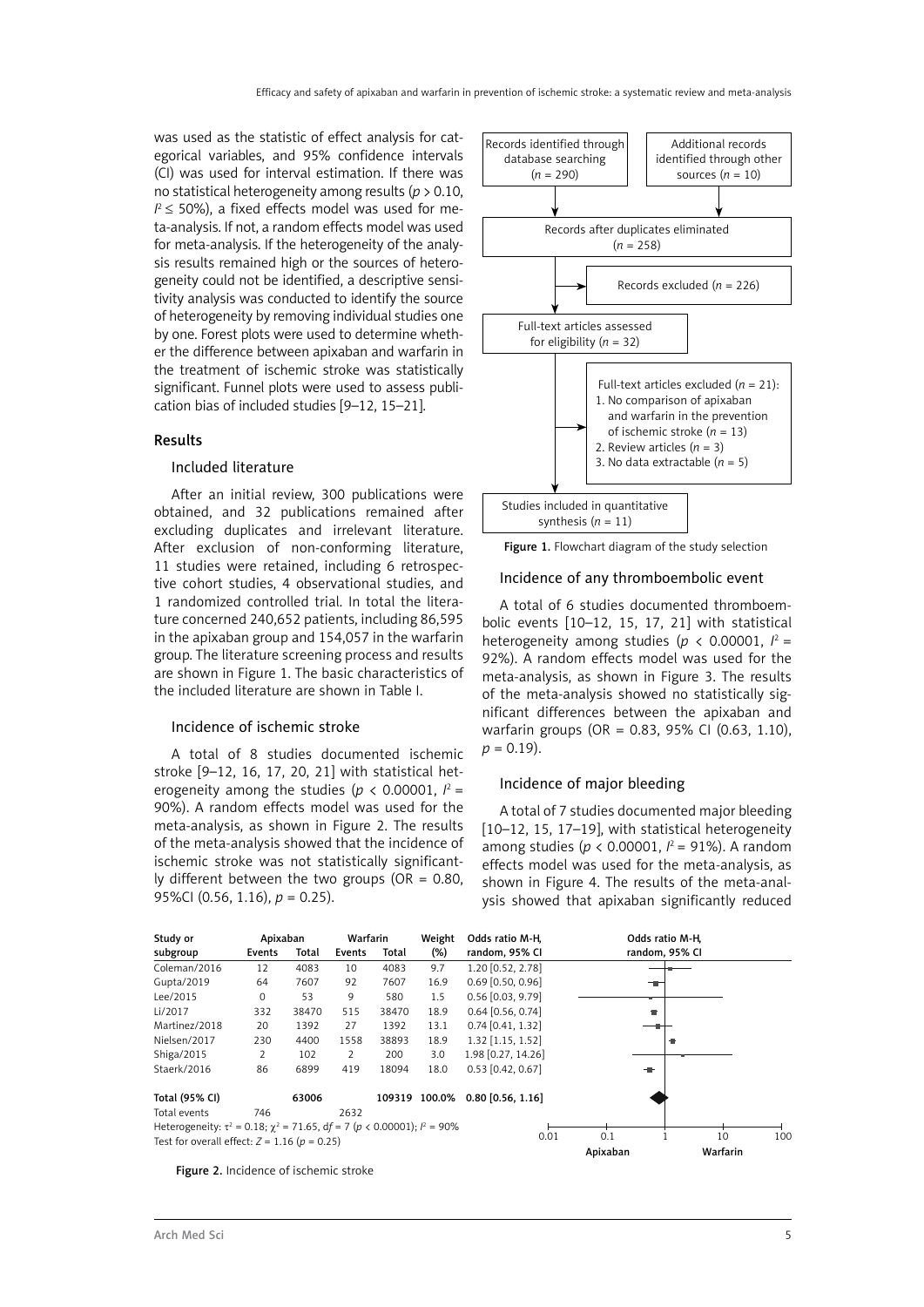Wei Gu, Jianghong Luo, Fang Zhang, Jiankun Hong, Jianping Chen, Ying Huang, Wei Xie

| Study or                                                                                     | Apixaban |       |        | Warfarin | Weight | Odds ratio M-H.     |                 | Odds ratio M-H. |     |
|----------------------------------------------------------------------------------------------|----------|-------|--------|----------|--------|---------------------|-----------------|-----------------|-----|
| subgroup                                                                                     | Events   | Total | Events | Total    | $(\%)$ | random, 95% CI      |                 | random, 95% CI  |     |
| Granger/2011                                                                                 | 212      | 9120  | 265    | 9081     | 17.8   | $0.79$ [0.66, 0.95] |                 |                 |     |
| Gupta/2019                                                                                   | 82       | 7607  | 148    | 7607     | 16.3   | $0.55$ [0.42, 0.72] | $-$             |                 |     |
| Li/2017                                                                                      | 394      | 38470 | 609    | 38470    | 18.5   | $0.64$ [0.57, 0.73] | ٠               |                 |     |
| Martinez/2018                                                                                | 24       | 1392  | 29     | 1392     | 11.1   | $0.82$ [0.48, 1.42] |                 |                 |     |
| Nielsen/2017                                                                                 | 236      | 4400  | 1686   | 38893    | 18.4   | 1.25 [1.09, 1.44]   |                 |                 |     |
| Staerk/2016                                                                                  | 171      | 6899  | 419    | 18094    | 17.8   | 1.07 [0.90. 1.28]   |                 |                 |     |
| Total (95% CI)                                                                               |          | 67888 |        | 113537   | 100.0  | $0.83$ [0.63, 1.10] |                 |                 |     |
| Total events                                                                                 | 1119     |       | 3156   |          |        |                     |                 |                 |     |
| Heterogeneity: $\tau^2 = 0.11$ ; $\chi^2 = 64.56$ , $df = 5$ ( $p < 0.00001$ ); $l^2 = 92\%$ |          |       |        |          |        |                     |                 |                 |     |
| Test for overall effect: $Z = 1.32$ ( $p = 0.19$ )                                           |          |       |        |          |        | 0.01                | 0.1<br>Apixaban | 10<br>Warfarin  | 100 |

Figure 3. Incidence of any thromboembolic event

| Study or                                                                            | Apixaban |       | Warfarin |        | Weight | Odds ratio M-H.     |          | Odds ratio M-H, |     |
|-------------------------------------------------------------------------------------|----------|-------|----------|--------|--------|---------------------|----------|-----------------|-----|
| subgroup                                                                            | Events   | Total | Events   | Total  | $(\%)$ | random, 95% CI      |          | random, 95% CI  |     |
| Granger/2011                                                                        | 327      | 9088  | 462      | 9052   | 15.5   | 0.69(0.60, 0.80)    | ÷        |                 |     |
| Gupta/2019                                                                          | 239      | 7607  | 359      | 7607   | 15.1   | 0.65(0.55, 0.77)    | ٠        |                 |     |
| Halvorsen/2017                                                                      | 49       | 6506  | 181      | 11427  | 12.0   | 0.47(0.34, 0.65)    | ╼        |                 |     |
| Lamberts/2017                                                                       | 252      | 7963  | 1128     | 38893  | 15.6   | 1.09 (0.95, 1.26)   |          |                 |     |
| Li/2017                                                                             | 753      | 38470 | 1303     | 38470  | 16.3   | 0.57(0.52, 0.62)    | ٠        |                 |     |
| Martinez/2018                                                                       | 44       | 1392  | 58       | 1392   | 10.3   | 0.75(10.50, 1.12)   |          |                 |     |
| Nielsen/2017                                                                        | 160      | 4400  | 2136     | 38893  | 15.2   | 0.65(0.55, 0.76)    | ÷        |                 |     |
| Total (95% CI)                                                                      |          | 75426 |          | 145734 | 100.0  | $0.68$ (0.55, 0.84) |          |                 |     |
| Total events                                                                        | 1824     |       | 5627     |        |        |                     |          |                 |     |
| Heterogeneity: $\tau^2$ = 0.07; $\chi^2$ = 65.73, df = 6 (p < 0.00001); $l^2$ = 91% |          |       |          |        |        |                     |          |                 |     |
| Test for overall effect: $Z = 3.66$ ( $p = 0.0003$ )                                |          |       |          |        |        | 0.01                | 0.1      | 10              | 100 |
|                                                                                     |          |       |          |        |        |                     | Apixaban | Warfarin        |     |

Figure 4. Incidence of major bleeding

| Study or                                                        | Apixaban |       | Warfarin       |       | Weight | Odds ratio M-H.     | Odds ratio M-H, |          |     |
|-----------------------------------------------------------------|----------|-------|----------------|-------|--------|---------------------|-----------------|----------|-----|
| subgroup                                                        | Events   | Total | Events         | Total | $(\%)$ | fixed, 95% CI       | fixed, 95% CI   |          |     |
| Coleman/2016                                                    | 8        | 4083  | 19             | 4083  | 3.2    | $0.42$ [0.18, 0.96] |                 |          |     |
| Granger/2011                                                    | 52       | 9088  | 122            | 9052  | 20.7   | $0.42$ [0.30, 0.58] | ╼               |          |     |
| Gupta/2019                                                      | 40       | 7607  | 82             | 7607  | 13.9   | $0.49$ [0.33, 0.71] | --              |          |     |
| Lamberts/2017                                                   | 26       | 6506  | 90             | 11427 | 11.1   | $0.51$ [0.33, 0.78] |                 |          |     |
| Li/2017                                                         | 111      | 38470 | 183            | 38470 | 31.1   | $0.61$ [0.48, 0.77] |                 |          |     |
| Martinez/2018                                                   | 5        | 1392  | 5              | 1392  | 0.8    | 1.00 [0.29, 3.46]   |                 |          |     |
| Shiga/2015                                                      |          | 53    | $\overline{2}$ | 580   | 0.1    | 5.56 [0.50, 62.32]  |                 |          |     |
| Staerk/2016                                                     | 29       | 6899  | 150            | 11427 | 19.1   | $0.32$ [0.21, 0.47] | --              |          |     |
| <b>Total (95% CI)</b>                                           |          | 74098 |                | 84038 | 100.0  | $0.48$ [0.42, 0.56] |                 |          |     |
| Total events                                                    | 272      |       | 653            |       |        |                     |                 |          |     |
| Heterogeneity: $\chi^2$ = 13.82, df = 7 (p = 0.05); $l^2$ = 49% |          |       |                |       |        |                     |                 |          |     |
| Test for overall effect: $Z = 9.92$ ( $p < 0.00001$ )           |          |       |                |       |        | 0.01                | 0.1             | 10       | 100 |
|                                                                 |          |       |                |       |        |                     | Apixaban        | Warfarin |     |

Figure 5. Incidence of intracranial hemorrhage

| Study or<br>subgroup                                           | Apixaban<br>Events | Total | Warfarin<br>Events | Total | Weight<br>$(\%)$ | Odds ratio M-H.<br>fixed, 95% CI |          | Odds ratio M-H.<br>fixed, 95% CI |     |
|----------------------------------------------------------------|--------------------|-------|--------------------|-------|------------------|----------------------------------|----------|----------------------------------|-----|
|                                                                |                    |       |                    |       |                  |                                  |          |                                  |     |
| Granger/2011                                                   | 105                | 9088  | 119                | 9052  | 10.3             | $0.88$ [0.67, 1.14]              |          |                                  |     |
| Gupta/2019                                                     | 161                | 7607  | 221                | 7607  | 18.9             | $0.72$ [0.59, 0.89]              | ÷        |                                  |     |
| Halvorsen/2017                                                 | 70                 | 6506  | 199                | 11427 | 12.5             | $0.61$ [0.47, 0.81]              | ÷        |                                  |     |
| Li/2017                                                        | 379                | 38470 | 630                | 38470 | 54.6             | $0.60$ [0.53, 0.68]              |          |                                  |     |
| Martinez/2018                                                  | 33                 | 1392  | 42                 | 1392  | 3.6              | $0.78$ [0.49, 1.24]              |          |                                  |     |
| Shiga/2015                                                     | $\mathbf 0$        | 53    | 2                  | 580   | 0.0              | 2.16 [0.10, 45.63]               |          |                                  |     |
| Total (95% CI)                                                 |                    | 63116 |                    | 68528 | 100.0            | $0.66$ [0.60, 0.72]              |          |                                  |     |
| Total events                                                   | 748                |       | 1213               |       |                  |                                  |          |                                  |     |
| Heterogeneity: $\chi^2$ = 8.88, df = 5 (p = 0.11); $l^2$ = 44% |                    |       |                    |       |                  |                                  |          |                                  |     |
| Test for overall effect: $Z = 8.85$ ( $p < 0.00001$ )          |                    |       |                    |       |                  | 0.01                             | 0.1      | 10                               | 100 |
|                                                                |                    |       |                    |       |                  |                                  | Apixaban | Warfarin                         |     |

Figure 6. Incidence of gastrointestinal hemorrhage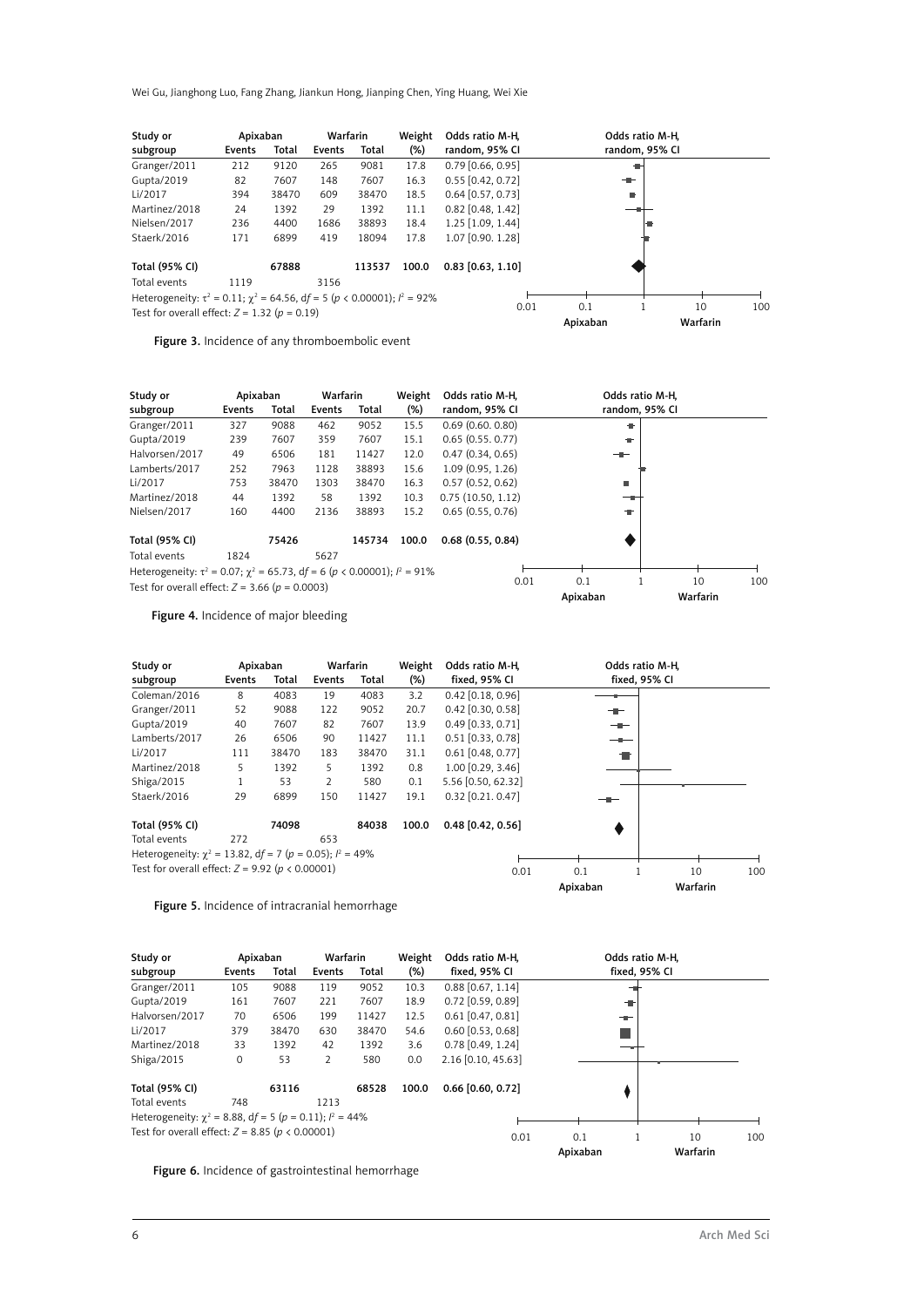the incidence of massive bleeding compared with warfarin, and the difference was statistically significant (OR = 0.68, 95% CI (0.55, 0.84), *p* = 0.0003).

#### Incidence of intracranial hemorrhage

A total of 8 studies documented intracranial hemorrhage [10, 11, 15–17, 19–21], with no significant statistical heterogeneity among the studies ( $p < 0.00001$ ,  $l^2 = 92\%$ ). A fixed effects model was used for the meta-analysis, as shown in Figure 5. The results of the meta-analysis showed that apixaban significantly reduced the incidence of intracranial hemorrhage compared with warfarin, and the difference was statistically significant (OR = 0.48, 95% CI (0.42, 0.56), *p* < 0.00001).

#### Incidence of gastrointestinal hemorrhage

A total of 6 studies documented gastrointestinal bleeding [10, 11, 15, 17, 18, 20], and no statistically significant heterogeneity was found among the studies ( $p = 0.11$ ,  $l^2 = 44\%$ ). A fixed effects model was used for the meta-analysis, as shown in Figure 6. The results of the meta-analysis showed that compared with warfarin, apixaban significantly reduced the incidence of gastrointestinal bleeding, with statistical significance (OR  $=$ 0.66, 95% CI (0.60, 0.72), *p* < 0.00001).

### Sensitivity analysis

The meta-analysis suggested a high degree of heterogeneity in the incidence of ischemic stroke, any thromboembolic events and major bleeding, so we performed sensitivity analysis. Among the indicators of hemorrhage incidence, there was no significant difference in the results after removing the literature on a case-by-case basis. In a sensitivity analysis of the incidence of ischemic stroke and the incidence of any thromboembolic events, Nielsen's study was found to be a source of heterogeneity. After excluding Nielsen's study, the results of our meta-analysis showed that apixaban



Figure 7. Funnel plot of intracranial hemorrhage

significantly reduced the incidence of ischemic stroke [9–11, 16, 17, 20, 21] (OR = 0.63, 95% CI (0.57, 0.70), *P* < 0.00001) and the incidence of any thromboembolic events [10, 11, 15, 17, 21] (OR = 0.75, 95% CI (0.59, 0.96), *p* = 0.02).

#### Publication bias

An inverted funnel plot was drawn with the incidence of intracranial hemorrhage as an indicator. Overall, there was no obvious asymmetry in the funnel plots of the 8 included studies. Although there were some differences in sample size between the two groups of studies, most of the included studies had large sample sizes, so the results of our meta-analysis were relatively reliable, as shown in Figure 7.

#### Discussion

Although there have been some meta-analyses comparing the efficacy of apixaban and warfarin at home and abroad, these studies included fewer than 10 papers and had large heterogeneity. For example, in Pan *et al.*'s meta-analysis [22] including four trials, apixaban was more effective in reducing intracranial hemorrhage (HR =  $0.47$ ; 95% CI: 0.24–0.92, *p* = 0.0001 for heterogeneity, *I* 2 = 86%). In Marco *et al*.'s meta-analysis [23] including nine trials, apixaban was more effective in



Figure 8. Incidence of ischemic stroke after exclusion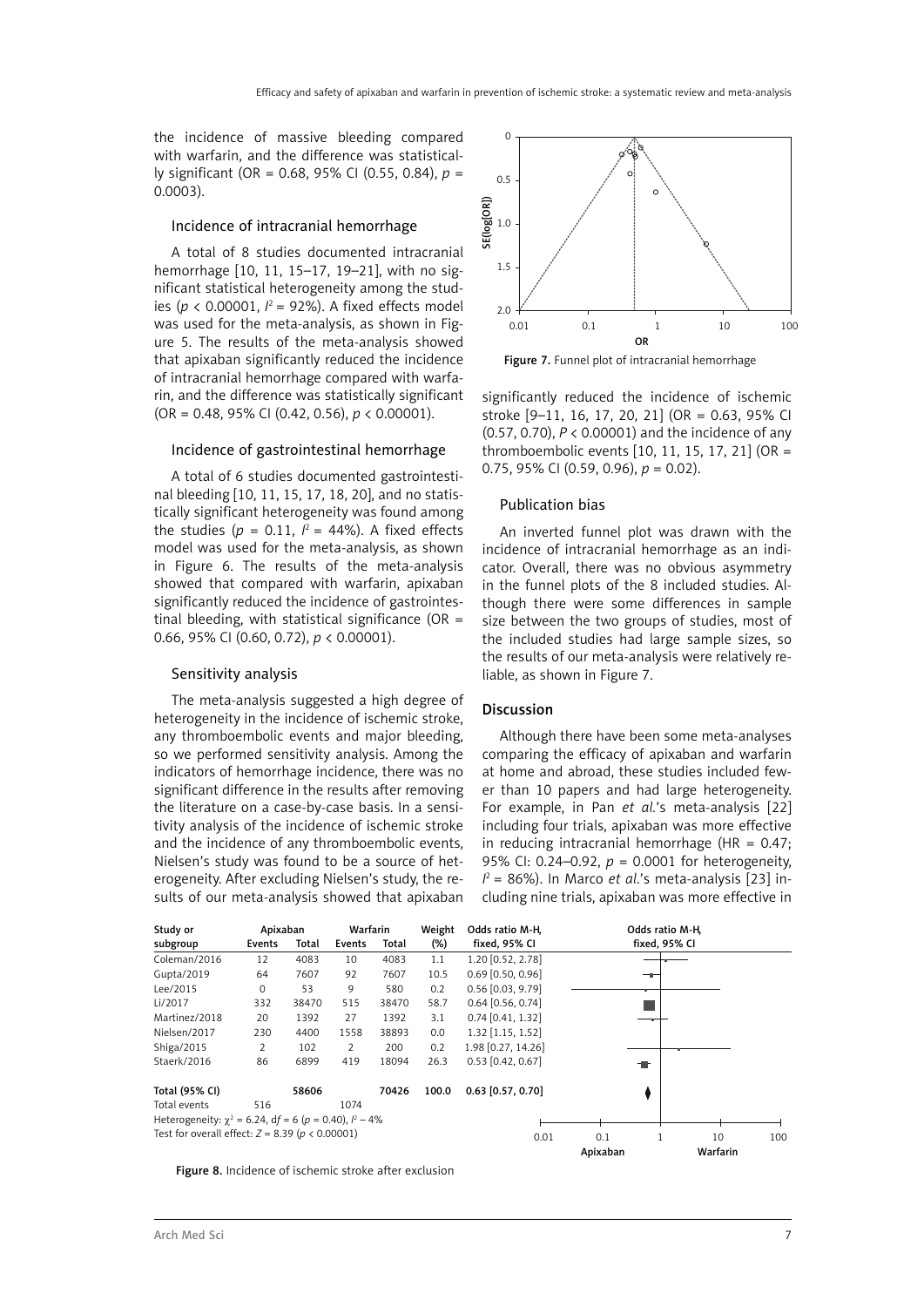reducing any thromboembolic event (OR =  $0.77$ ; 95% CI: 0.64–0.93, *p* = 0.02 for heterogeneity,  $I^2$  = 62%). However, our meta-analysis screened all trials comparing the efficacy and safety of apixaban and warfarin over 10 years, included 11 studies and has high quality scores of the included literature, which indicates sufficient credibility.

In our analysis, we found high heterogeneity in the incidence of ischemic stroke. Then we conducted a related sensitivity analysis, suggesting a significant decrease in heterogeneity after excluding Nielsen's article  $[12]$  ( $p = 0.40$ ,  $l^2 = 4\%$ ), and the remaining 7 studies [9–11, 16, 17, 20, 21] after excluding Nielsen's study were analyzed according to a fixed effects model, showing that apixaban significantly reduced the incidence of stroke compared to warfarin (OR =  $0.63$ , 95% CI (0.57, 0.70), *p* < 0.00001). However, the sample size of Nielsen's research was large and Nielsen's study was rated as high quality by NOS. One reason for the high heterogeneity in the incidence of ischemic stroke in our meta-analysis may be that the patients in Nielsen's research were treated with a low dosage (2.5 mg twice a day) of apixaban, whereas most studies were based on higher dosages or the dosage was based on a comprehensive evaluation by medical personnel (such as based on patients' age, infirmity, fragility of blood vessels, and comorbidity, etc.).

While in the ARISTOTLE trial [15], apixaban significantly reduced the risk of stroke or systemic embolism, major bleeding, intracranial hemorrhage, and all-cause mortality compared to warfarin, and was also better tolerated, our meta-analysis showed no significant difference in real-life stroke and thrombotic events compared with warfarin, but apixaban was safer than warfarin, and in particular was associated with a lower incidence of intracranial bleeding, the most [disastrous](file:///D:/Prace/AMS%20manuscript%20accepted_roboczy/javascript:;) complication of anticoagulants. The cause might be that the ARIS-TOTLE trial was a randomized controlled trial (RCT), and our meta-analysis included 10 cohort studies. Therefore, more RCT studies are needed.

It is well known that long-term warfarin anticoagulation has become the gold standard for treatment to prevent thrombotic complications for patients using left ventricular assist devices. However, Whitehouse *et al.* [24] compared adverse events of apixaban and warfarin in patients receiving the HeartMate 3 LVAD and found no significant difference in safety, so apixaban is a possible alternative and may be better in compliance, and no additional testing is required. In the future, more and more patients will use apixaban instead of warfarin.

In our research we made great efforts to obtain relatively objective results. First, this meta-analysis is the most comprehensive collection of reports in this field and represents the most complete analysis of apixaban in the prevention of ischemic stroke. Second, two experienced researchers independently evaluated and extracted all data from the study, including reducing potential publication bias. The results showed that compared with warfarin, apixaban significantly reduced the risk of massive bleeding, intracranial bleeding and gastrointestinal bleeding, which can be widely used in clinical practice.

Although the present study has achieved positive results, there may be deficiencies that should not be ignored, as follows: (1) The period ranged from 3 months to several years, so long-term efficacy and safety could not be evaluated. (2) Only Chinese or English studies were included, which may entail some publication bias. (3) A subgroup analysis based on apixaban dosage was not conducted in our current analysis. In future analyses, with more and more trials, it will be important to evaluate the efficacy and safety of apixaban according to dosages (for example, apixaban 2.5 mg BID or apixaban 5 mg BID versus warfarin, respectively). (4) There is no specific antidote or reversal agent for apixaban. In case of overdose, oral administration of activated charcoal is recommended to absorb drugs from the gastrointestinal tract. If uncontrolled bleeding occurs, prothrombin complex concentrate, activator VII, or fresh frozen plasma (factor Xa inhibitor) may be helpful. It is hoped that effective reversal strategies for various non-vitamin K oral anticoagulants will be developed in the future. (5) The pharmacological action of apixaban is dose-dependent and the anticoagulant effect is affected by the level of drug exposure [25]. For female patients, patients with low body weight (< 50 kg), elderly patients (> 65 years old) and patients with liver and kidney damage, the plasma exposure of apixaban will be increased, along with an increased risk of bleeding. There is no evidence in clinical practice on how to adjust the dosage of apixaban. However, we should provide personalized treatment according to different patients, taking their disease development into comprehensive consideration. It is hoped that relevant studies will be better conducted in the future. (6) Because apixaban is a novel anticoagulant, the cost of treatment is higher and more difficult for low-income families, which prevents its widespread use to some extent.

In conclusion, compared with warfarin, apixaban showed no statistically significant difference in efficacy but a significant difference in safety, significantly reducing the risk of major bleeding, intracranial bleeding, and gastrointestinal bleeding. Apixaban has clinical advantages in the prevention of ischemic stroke, and is worthy of widespread clinical promotion.